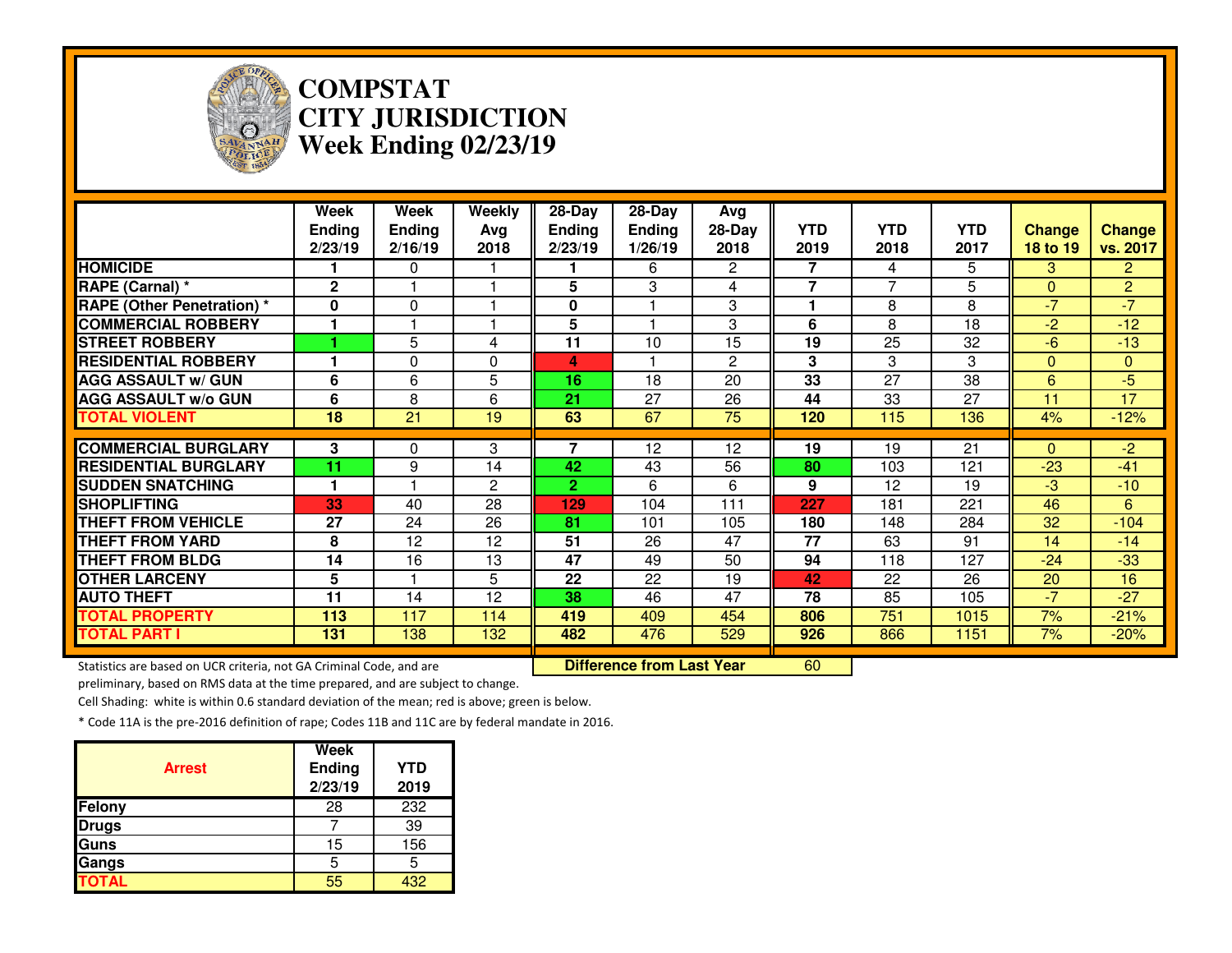

# **COMPSTATNORTH PRECINCTWeek Ending 02/23/19**

**PRECINCT COMMANDER:**

**CAPT. CARY HILL**



|                                   | <b>Week</b><br><b>Ending</b> | <b>Week</b><br>Ending | Weekly<br>Avg | 28-Day<br>Ending         | 28-Day<br><b>Ending</b> | Avg<br>28-Day  | <b>YTD</b>  | <b>YTD</b>     | <b>YTD</b>      | <b>Change</b>  | <b>Change</b>   |
|-----------------------------------|------------------------------|-----------------------|---------------|--------------------------|-------------------------|----------------|-------------|----------------|-----------------|----------------|-----------------|
|                                   | 2/23/19                      | 2/16/19               | 2018          | 2/23/19                  | 1/26/19                 | 2018           | 2019        | 2018           | 2017            | 18 to 19       | vs. 2017        |
| <b>HOMICIDE</b>                   | 0                            | 0                     | $\Omega$      | 0                        |                         | 0              |             |                | 2               | $\Omega$       | -1              |
| RAPE (Carnal) *                   | $\bf{0}$                     | 0                     | $\mathbf{0}$  | 1                        |                         |                | 1           |                | 2               | $\Omega$       | -1              |
| <b>RAPE</b> (Other Penetration) * | $\bf{0}$                     | $\Omega$              | $\mathbf{0}$  | $\bf{0}$                 | $\Omega$                | 0              | $\bf{0}$    |                |                 | $-1$           | -1              |
| <b>COMMERCIAL ROBBERY</b>         | 0                            | $\mathbf{0}$          | $\Omega$      | 1                        | $\Omega$                | 0              | 1           | $\overline{2}$ | $\overline{2}$  | $-1$           | -1              |
| <b>STREET ROBBERY</b>             | 0                            |                       |               |                          | 2                       | 5              | 3           | 14             | 18              | $-11$          | $-15$           |
| <b>RESIDENTIAL ROBBERY</b>        | $\mathbf{0}$                 | 0                     | 0             | $\overline{2}$           | $\Omega$                | 0              | $\mathbf 0$ |                | $\Omega$        | $-1$           | $\mathbf{0}$    |
| <b>AGG ASSAULT w/ GUN</b>         |                              |                       |               | 3                        | 3                       | 5              | 5           | 7              | 12              | $-2$           | $\overline{.7}$ |
| <b>AGG ASSAULT w/o GUN</b>        | $\mathbf{2}$                 |                       | 2             | 5                        | 8                       | 8              | 13          | 12             | 10              |                | 3 <sup>1</sup>  |
| <b>TOTAL VIOLENT</b>              | 3                            | 3                     | 5             | 13                       | 15                      | 20             | 24          | 39             | 47              | $-38%$         | $-49%$          |
|                                   |                              |                       |               |                          |                         |                |             |                |                 |                |                 |
| <b>COMMERCIAL BURGLARY</b>        | 0                            | 0                     |               |                          | 6                       | 3              | 7           | 3              | 6               | 4              |                 |
| <b>RESIDENTIAL BURGLARY</b>       | $\bf{0}$                     |                       |               | 3                        | 5                       | 6              | 10          | 13             | 11              | $-3$           | -1              |
| <b>SUDDEN SNATCHING</b>           | $\bf{0}$                     | 0                     |               | $\mathbf{0}$             | $\mathbf{2}$            | $\overline{c}$ | 3           | 5              | 12              | $-2$           | $-9$            |
| <b>SHOPLIFTING</b>                | $\overline{2}$               | 6                     | 4             | 14                       | $\overline{17}$         | 18             | 31          | 32             | 29              | -1             | $\overline{2}$  |
| <b>THEFT FROM VEHICLE</b>         | 3                            | $\overline{7}$        | 6             | 22                       | 16                      | 23             | 38          | 23             | 69              | 15             | $-31$           |
| <b>THEFT FROM YARD</b>            | $\mathbf{2}$                 | 4                     | 3             | $\overline{15}$          | 9                       | 13             | 24          | 19             | $\overline{31}$ | 5              | $-7$            |
| <b>THEFT FROM BLDG</b>            | 4                            | 6                     | 3             | 15                       | 11                      | 14             | 25          | 40             | 44              | $-15$          | $-19$           |
| <b>OTHER LARCENY</b>              | $\overline{2}$               |                       |               | 6                        | 4                       | 6              | 10          | 3              | $\overline{4}$  | $\overline{7}$ | 6               |
| <b>AUTO THEFT</b>                 | 3                            | 3                     | 3             | $\overline{\phantom{a}}$ | 9                       | 10             | 14          | 10             | 28              | $\overline{4}$ | $-14$           |
| <b>TOTAL PROPERTY</b>             | 16                           | 28                    | 23            | 83                       | 79                      | 94             | 162         | 148            | 234             | 9%             | $-31%$          |
| <b>TOTAL PART I</b>               | 19                           | 31                    | 28            | 96                       | 94                      | 114            | 186         | 187            | 281             | $-1%$          | $-34%$          |

Statistics are based on UCR criteria, not GA Criminal Code, and are **Difference from Last Year** 

r -1

preliminary, based on RMS data at the time prepared, and are subject to change.

Cell Shading: white is within 0.6 standard deviation of the mean; red is above; green is below.

| <b>Arrests</b> | <b>Week</b><br><b>Ending</b> | <b>YTD</b> |
|----------------|------------------------------|------------|
|                | 2/23/19                      | 2019       |
| <b>Felony</b>  |                              | 63         |
| <b>Guns</b>    |                              |            |
| <b>Drugs</b>   | З                            | 45         |
| Gangs          |                              |            |
| <b>TOTAL</b>   | o                            | 10         |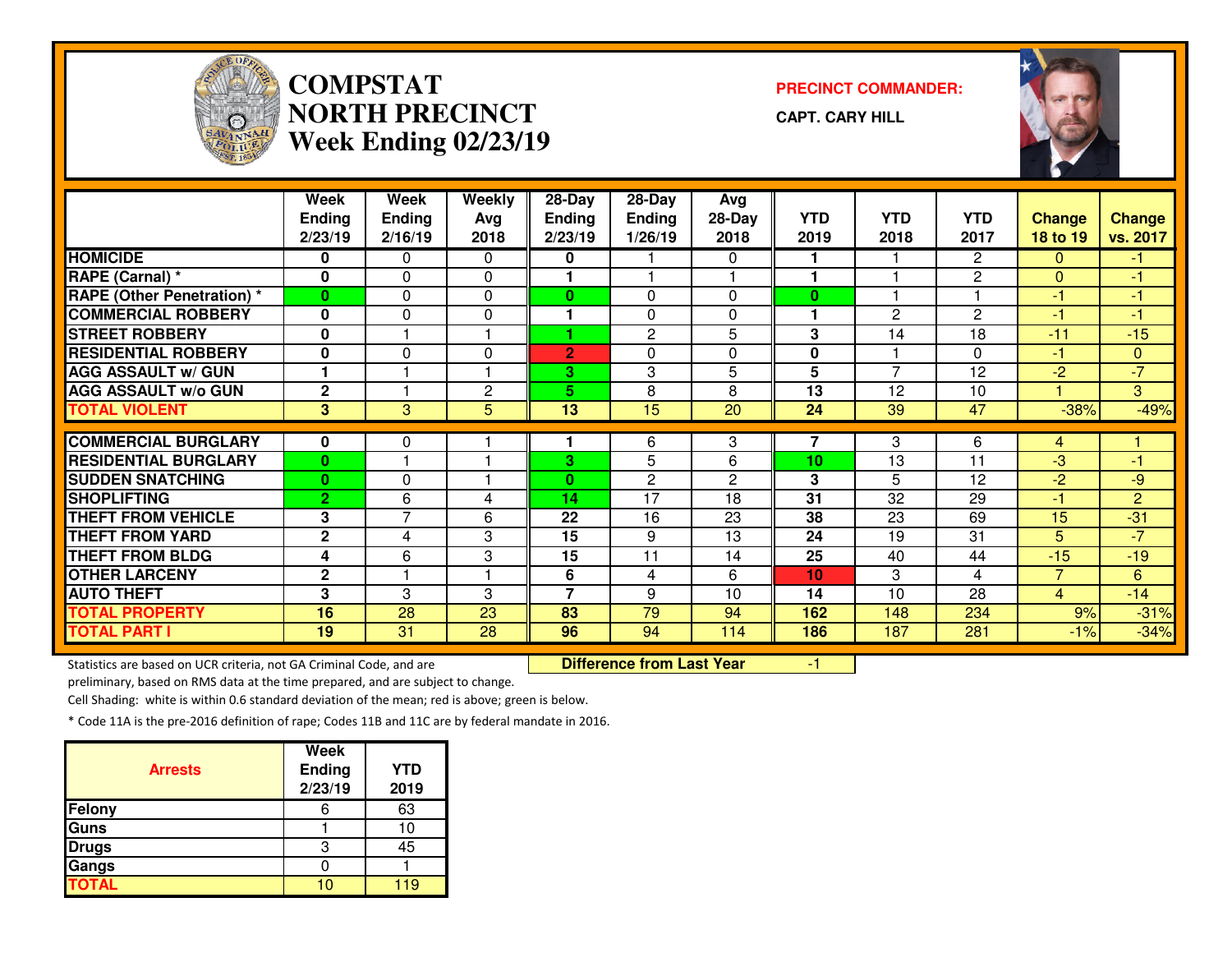

# **COMPSTAT PRECINCT COMMANDER: CENTRAL PRECINCTWeek Ending 02/23/19**

**CAPT. BEN HERRON**



|                                   | Week           | Week           | Weekly               | 28-Day          | 28-Day        | Avg             |                |                 |                 |              |                |
|-----------------------------------|----------------|----------------|----------------------|-----------------|---------------|-----------------|----------------|-----------------|-----------------|--------------|----------------|
|                                   | <b>Ending</b>  | <b>Ending</b>  | Avg                  | <b>Ending</b>   | <b>Ending</b> | $28-Day$        | <b>YTD</b>     | <b>YTD</b>      | <b>YTD</b>      | Change       | Change         |
|                                   | 2/23/19        | 2/16/19        | 2018                 | 2/23/19         | 1/26/19       | 2018            | 2019           | 2018            | 2017            | 18 to 19     | vs. 2017       |
| <b>HOMICIDE</b>                   | 0              | 0              | 0                    | 0               |               |                 |                | 0               | 0               |              |                |
| RAPE (Carnal) *                   |                |                | $\Omega$             | 3               | $\Omega$      |                 | 3              | $\overline{2}$  | $\mathbf{2}$    |              | 4              |
| <b>RAPE (Other Penetration)</b> * | $\bf{0}$       | $\Omega$       | $\Omega$             | 0               |               |                 |                | 3               | 4               | $-2$         | $-3$           |
| <b>COMMERCIAL ROBBERY</b>         | 0              | 0              | 0                    | 1               | $\Omega$      |                 | 1              | 0               | 3               |              | $-2$           |
| <b>STREET ROBBERY</b>             | $\bf{0}$       |                | $\blacktriangleleft$ | 3               | 3             | 5               | 5              | $\overline{7}$  | 5               | $-2$         | $\overline{0}$ |
| <b>RESIDENTIAL ROBBERY</b>        | 1              | $\Omega$       | $\Omega$             | 1               | $\Omega$      |                 | 1              |                 |                 | $\Omega$     | $\Omega$       |
| <b>AGG ASSAULT w/ GUN</b>         |                | 4              | $\overline{2}$       | 6               | 8             | $\overline{7}$  | 14             | 8               | $\overline{7}$  | 6            | $\overline{7}$ |
| <b>AGG ASSAULT w/o GUN</b>        | 3              | $\overline{c}$ | $\mathbf{2}$         | 8               | 11            | 7               | 15             | $\overline{7}$  | 8               | 8            | $\overline{7}$ |
| <b>TOTAL VIOLENT</b>              | 6              | 8              | 5                    | $\overline{22}$ | 24            | $\overline{22}$ | 41             | $\overline{28}$ | $\overline{30}$ | 46%          | 37%            |
|                                   |                |                |                      |                 |               |                 |                |                 |                 |              |                |
| <b>COMMERCIAL BURGLARY</b>        |                | $\Omega$       |                      | $\mathbf{2}$    | $\Omega$      | 3               | $\overline{2}$ | 6               | 5               | $-4$         | $-3$           |
| <b>RESIDENTIAL BURGLARY</b>       | 3              |                | 4                    | 14              | 10            | 15              | 23             | 23              | 35              | $\mathbf{0}$ | $-12$          |
| <b>SUDDEN SNATCHING</b>           | 0              | 0              | 0                    | 0               | $\Omega$      |                 | $\bf{0}$       |                 | 4               | -1           | $-4$           |
| <b>SHOPLIFTING</b>                | $\overline{9}$ | 6              | 4                    | 20              | 15            | 17              | 33             | 19              | 37              | 14           | $-4$           |
| <b>THEFT FROM VEHICLE</b>         | 3              | 3              | $\overline{7}$       | 11              | 16            | 26              | 26             | 43              | 78              | $-17$        | $-52$          |
| <b>THEFT FROM YARD</b>            | 4              | 3              | 4                    | 13              | 11            | 16              | 24             | 23              | 32              |              | $-8$           |
| <b>THEFT FROM BLDG</b>            | $\mathbf 2$    | 3              | 3                    | 8               | 8             | 13              | 15             | 30              | 22              | $-15$        | $-7$           |
| <b>OTHER LARCENY</b>              | $\bf{0}$       | 0              |                      | 5               | 14            | 5               | 17             | 3               | 6               | 14           | 11             |
| <b>AUTO THEFT</b>                 | $\overline{2}$ | 3              | 4                    | 8               | 14            | 14              | 19             | 28              | 27              | $-9$         | $-8$           |
| <b>TOTAL PROPERTY</b>             | 24             | 19             | 27                   | 81              | 88            | 109             | 159            | 176             | 246             | $-10%$       | $-35%$         |
| <b>TOTAL PART I</b>               | 30             | 27             | 33                   | 103             | 112           | 131             | <b>200</b>     | 204             | 276             | $-2%$        | $-28%$         |

Statistics are based on UCR criteria, not GA Criminal Code, and are **Difference from Last Year** 

-4

preliminary, based on RMS data at the time prepared, and are subject to change.

Cell Shading: white is within 0.6 standard deviation of the mean; red is above; green is below.

| <b>Arrests</b> | <b>Week</b><br>Ending<br>2/23/19 | <b>YTD</b><br>2019 |
|----------------|----------------------------------|--------------------|
| Felony         |                                  | 64                 |
| <b>Drugs</b>   |                                  |                    |
| <b>Guns</b>    |                                  | 39                 |
| Gangs          |                                  |                    |
| <b>TOTAL</b>   |                                  | 105                |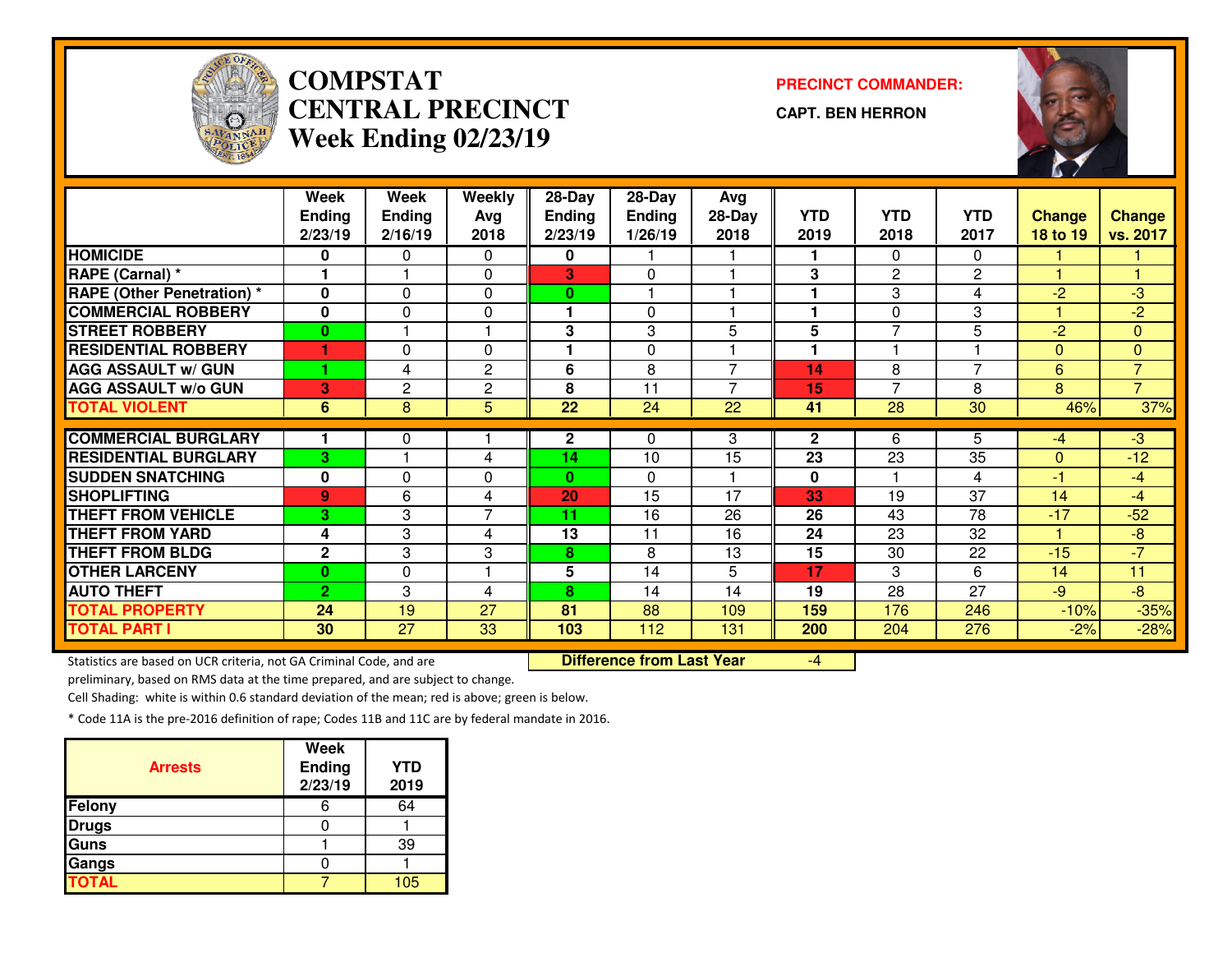

# **COMPSTATSOUTH PRECINCTWeek Ending 02/23/19**

**PRECINCT COMMANDER:**

**CAPT. MICHELLE HALFORD**



|                                   | Week<br><b>Ending</b><br>2/23/19 | Week<br><b>Ending</b><br>2/16/19 | Weekly<br>Avg<br>2018 | 28-Day<br><b>Ending</b><br>2/23/19 | 28-Day<br><b>Ending</b><br>1/26/19 | Avg<br>$28-Day$<br>2018 | <b>YTD</b><br>2019 | <b>YTD</b><br>2018 | <b>YTD</b><br>2017 | <b>Change</b><br><b>18 to 19</b> | <b>Change</b><br>vs. 2017 |
|-----------------------------------|----------------------------------|----------------------------------|-----------------------|------------------------------------|------------------------------------|-------------------------|--------------------|--------------------|--------------------|----------------------------------|---------------------------|
| <b>HOMICIDE</b>                   |                                  | 0                                | 0                     |                                    | 3                                  | 0                       | 4                  | $\Omega$           |                    | 4                                | 3.                        |
| RAPE (Carnal) *                   | 0                                | 0                                | $\Omega$              | 0                                  |                                    |                         |                    | 3                  |                    | $-2$                             | $\mathbf{0}$              |
| <b>RAPE (Other Penetration)</b> * | $\bf{0}$                         | 0                                | $\Omega$              | $\mathbf{0}$                       | 0                                  |                         | $\bf{0}$           | 3                  | 0                  | $-3$                             | $\overline{0}$            |
| <b>COMMERCIAL ROBBERY</b>         | $\bf{0}$                         |                                  | 0                     | $\mathbf{2}$                       | $\Omega$                           |                         | $\mathbf 2$        | 4                  | 7                  | $-2$                             | $-5$                      |
| <b>STREET ROBBERY</b>             | 0                                | 2                                |                       | 4                                  | $\mathbf{2}$                       | 3                       | 6                  | 3                  | 4                  | 3                                | $\overline{2}$            |
| <b>RESIDENTIAL ROBBERY</b>        | $\bf{0}$                         | 0                                | 0                     | $\mathbf{0}$                       | $\Omega$                           |                         | 0                  |                    | $\Omega$           | $-1$                             | $\overline{0}$            |
| <b>AGG ASSAULT w/ GUN</b>         | 1                                |                                  |                       | 3                                  | 3                                  | $\mathbf{2}$            | 6                  | $\mathbf{2}$       | 4                  | 4                                | $\overline{2}$            |
| <b>AGG ASSAULT w/o GUN</b>        | $\bf{0}$                         | 2                                |                       | 3                                  | 4                                  | 4                       | $\overline{7}$     | 6                  |                    |                                  | 6                         |
| <b>TOTAL VIOLENT</b>              | $\overline{2}$                   | 6                                | 3                     | $\overline{13}$                    | 13                                 | 14                      | $\overline{26}$    | $\overline{22}$    | 18                 | 18%                              | 44%                       |
|                                   |                                  |                                  |                       |                                    |                                    |                         |                    |                    |                    |                                  |                           |
| <b>COMMERCIAL BURGLARY</b>        | $\mathbf{2}$                     | 0                                |                       | 3                                  | 5                                  | 5                       | 8                  | 6                  | 9                  | $\overline{2}$                   | -1                        |
| <b>RESIDENTIAL BURGLARY</b>       | $\overline{2}$                   | 0                                | 4                     | 5.                                 | 4                                  | 15                      | 9                  | 28                 | 24                 | $-19$                            | $-15$                     |
| <b>SUDDEN SNATCHING</b>           |                                  | 0                                | $\Omega$              |                                    | $\overline{2}$                     |                         | 3                  | 3                  | $\Omega$           | $\Omega$                         | 3                         |
| <b>SHOPLIFTING</b>                | 16                               | 18                               | 13                    | 69                                 | 63                                 | 53                      | 129                | 86                 | 107                | 43                               | 22                        |
| <b>THEFT FROM VEHICLE</b>         | 11                               | 4                                | 7                     | 21                                 | 31                                 | 28                      | 52                 | 43                 | 70                 | 9                                | $-18$                     |
| <b>THEFT FROM YARD</b>            | 1                                |                                  | 2                     | 9                                  | 4                                  | 8                       | 13                 | 7                  | 16                 | 6                                | $-3$                      |
| <b>THEFT FROM BLDG</b>            | 5                                | 4                                | 3                     | 15                                 | 16                                 | 12                      | 31                 | 20                 | 40                 | 11                               | -9                        |
| <b>OTHER LARCENY</b>              | $\overline{2}$                   | 0                                |                       | $\mathbf{2}$                       | 3                                  | $\mathbf{2}$            | 5                  | 3                  | 10                 | $\overline{2}$                   | $-5$                      |
| <b>AUTO THEFT</b>                 | 4                                | 3                                | 3                     | 9                                  | 10                                 | 11                      | 18                 | 21                 | 21                 | $-3$                             | $\overline{3}$            |
| <b>TOTAL PROPERTY</b>             | 44                               | 30                               | 34                    | 134                                | 138                                | 136                     | 268                | 217                | 297                | 24%                              | $-10%$                    |
| <b>TOTAL PART I</b>               | 46                               | 36                               | 37                    | 147                                | 151                                | 150                     | 294                | 239                | 315                | 23%                              | $-7%$                     |

Statistics are based on UCR criteria, not GA Criminal Code, and are **Difference from Last Year** 

<sup>55</sup>

preliminary, based on RMS data at the time prepared, and are subject to change.

Cell Shading: white is within 0.6 standard deviation of the mean; red is above; green is below.

| <b>Arrests</b> | <b>Week</b><br>Ending<br>2/23/19 | <b>YTD</b><br>2019 |
|----------------|----------------------------------|--------------------|
| Felony         |                                  | 29                 |
| <b>Drugs</b>   |                                  |                    |
| Gungs          |                                  |                    |
| Gangs          |                                  |                    |
| <b>TOTAL</b>   |                                  |                    |